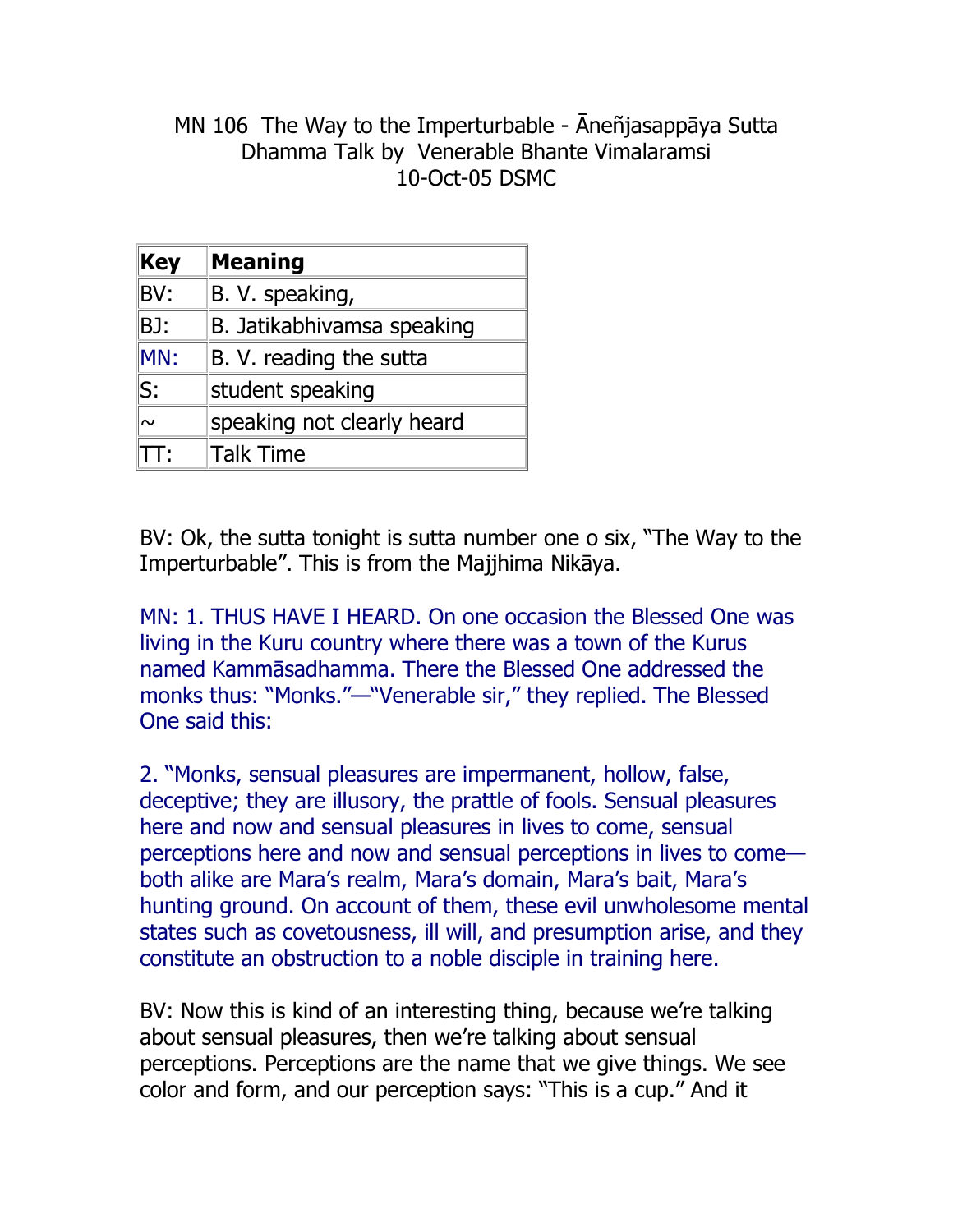comes from our past experience. But it also carries on to future experiences. So when we perceive sensual pleasures like lust, we have a name for it. We have a name for that like of the sight or sound or taste or touch or odor, or thought. We have these group of things that we identify with and we call them our own, and we delight in them. So it's not only just the sensual pleasure itself, it's the perception of the sensual pleasure. The naming of the sensual pleasure and then you're just carried away with whatever it happens to be.

MN: 3. "Therein, monks, a noble disciple considers thus: 'Sensual pleasures here and now and sensual pleasures in lives to come, sensual perceptions here and now and sensual perceptions in lives to come, constitute an obstruction to a noble disciple in training here. Suppose I were to abide with a mind abundant and exalted, having transcended the world and made a firm determination with the mind.

BV: Now a mind that is abundant and exalted, is a mind that is in jhāna. When you look at the Satipatthāna Sutta, it talks about being able to recognize an exalted mind as an exalted mind. That means you recognize a mind in jhāna as a mind being in jhāna. The Satipatthāna Sutta, which really is talking about the practice of jhāna and mindfulness being together, they're yoked together, just like two oxen pulling a cart, they're held together by this yolk over their necks, they pull at the same time, they happen at the same time. The jhana, and your mindfulness, and insight, happens at the same time.

"Having transcended the world", another thing it says in the Satipatthāna Sutta, is: "having an unworldly experience." An unworldly wholesome experience is being in jhāna, again.

MN: When I do so, there will be no more evil unwholesome mental states such as covetousness, ill will, and presumption in me, and with the abandoning of them my mind will be unlimited, immeasurable, and well developed.'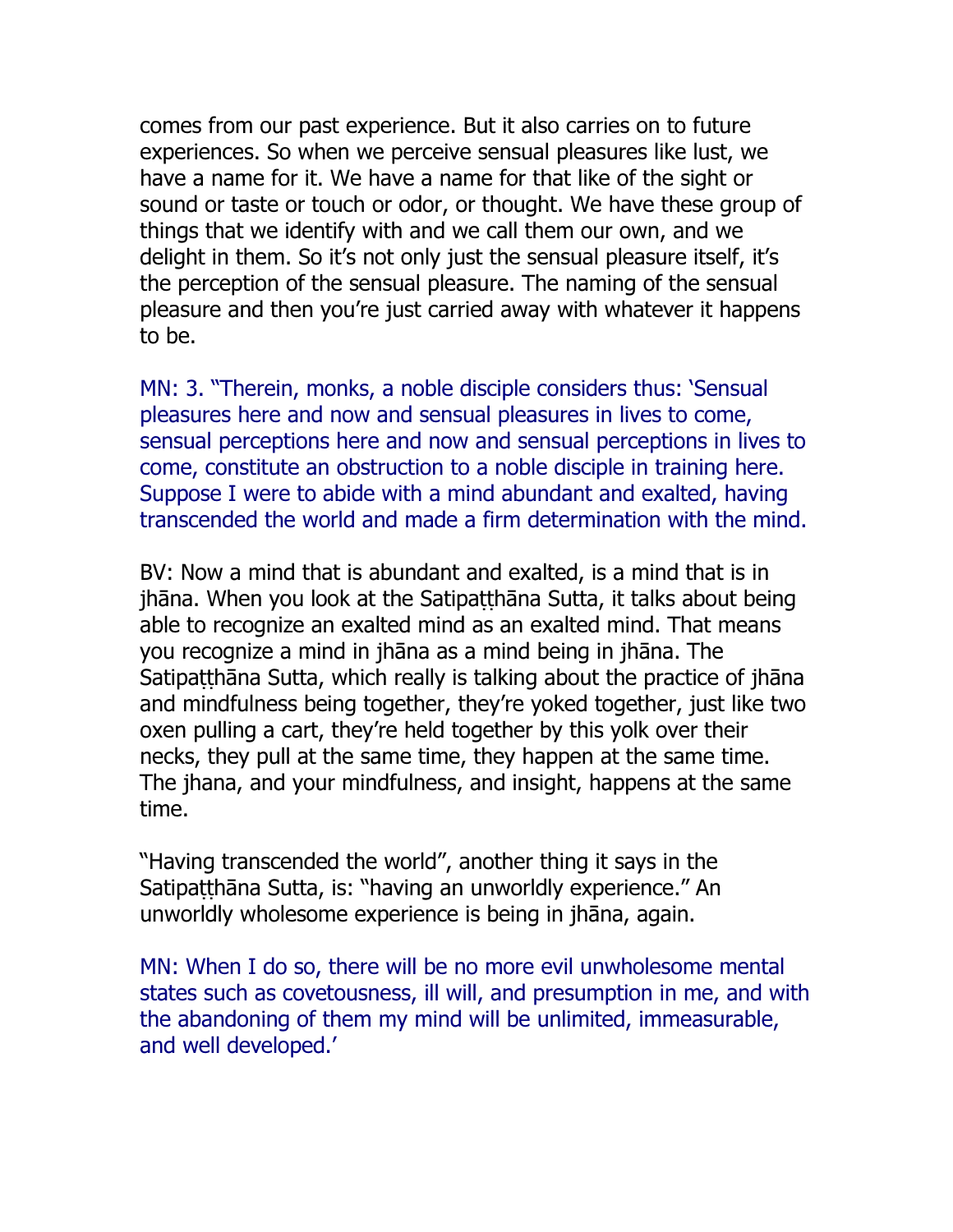BV: Now, we're not talking about the lower jhānas, we're not talking about the first three jhānas, we're starting to talk about the fourth jhāna, and the different aspects of the fourth jhāna.

A lot of people, when they give a talk, they talk about having eight jhānas, but that's just a way of talking. The fourth jhāna is divided into the realm of: infinite space; infinite consciousness; nothingness; neither-perception-nor-non-perception. These are all parts of the fourth jhāna. To keep everything straight, they talk about eight jhānas. Now talking about an unlimited and immeasurable mind, to me, what this is talking about is the Brahma Vihāras, because all of the Brahma Vihāras are unlimited and immeasurable.

 $TT: 05:20$ 

MN: When he practices in this way and frequently abides thus, his mind acquires confidence in this base. Once there is full confidence, he either attains to the imperturbable now or else he resolves upon it with wisdom,

BV: Bhante, how does that translate in Pāli? (aside – He's an amazing Pāli scholar.)

 $B$ ]:  $\sim$ 

BV: That's ok..

MN: on the dissolution of the body, after death it is possible that the evolving consciousness may pass on to rebirth in the imperturbable.

BV: That means going in to the Brahma locas, and these are the higher Brahma locas. The realm of infinite space, if you're reborn in that realm, it would last for sixteen thousand mahakappas. (Laughs) If you're reborn in infinite consciousness, you would stay in that realm for thirty two thousand mahakappas. If you died and you had the realm of nothingness, that would last for sixty thousand mahakappas. If you have neither-perception-nor-non-perception, that state would last for eighty four thousand mahakappas. Long, long,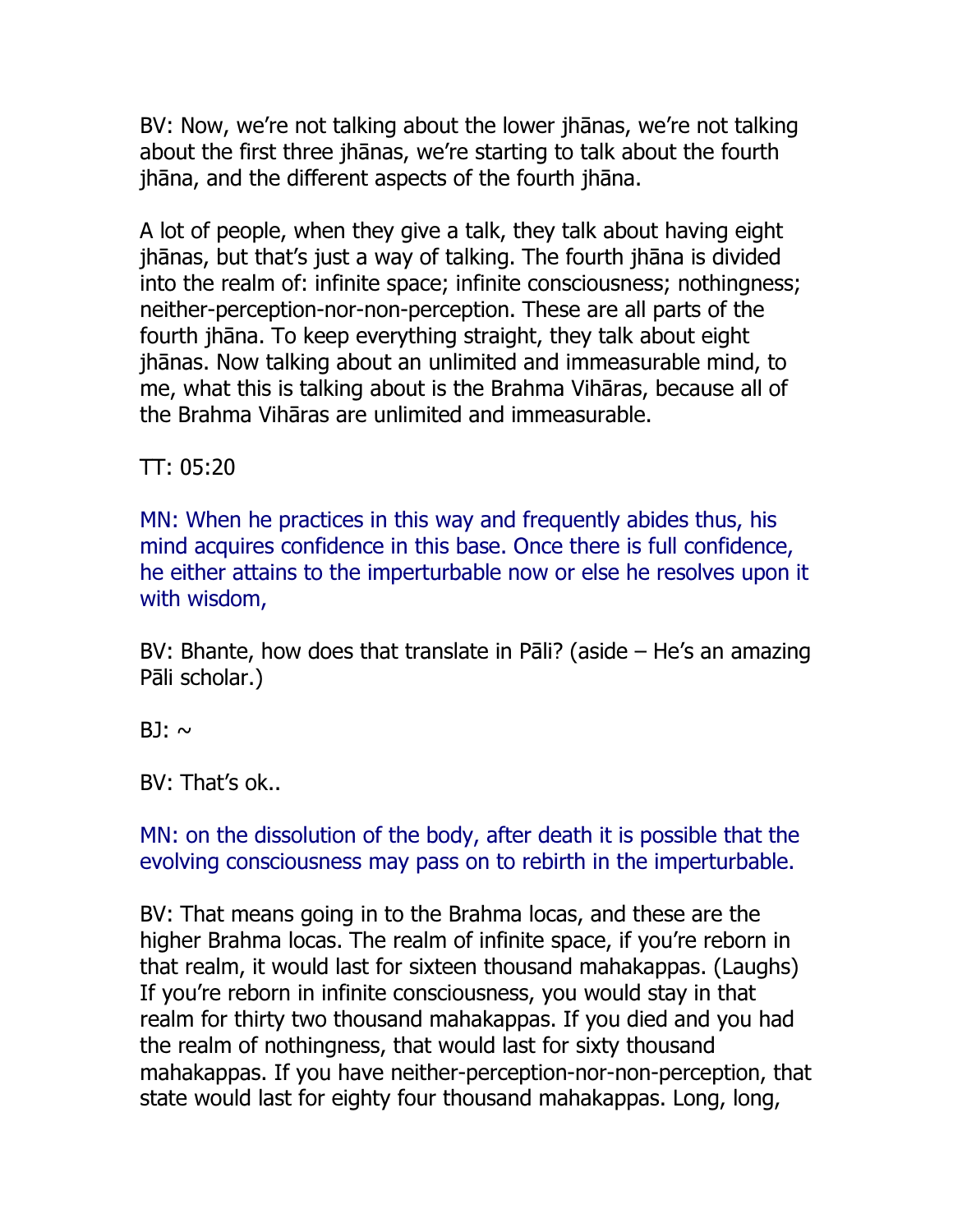long time, and you don't have a physical body, it's just consciousness.

S: Now that's if you're in that state when you pass away?

BV: If you have attained that state sometime in your life. See, just attaining jhāna, one time in your life, you'll be reborn in a Brahma loca, because it is such good merit having attained that, that unless you commit a pretty grevious offense, like killing your mother, killing your father, killing an arahat, attempting to kill a Buddha, causing a schism in the order, if you commit one of these five, they call them heinous crimes, you'll be reborn in a hell realm, doesn't matter. But, if you haven't done one of those bad things, you would be reborn in because of the power of the merit of getting into the jhāna, you would be reborn in a Brahma loca. All the Brahma locas last for a pretty long period of time, let's just put it that way.

BJ:  $\sim$ 

BV: So we're talking about, going back to this, what I don't understand, is when it says: "he either attains to the imperturbable now or else he resolves upon it with wisdom," and I really don't understand that statement. Ok, they spend more time in the imperturbable, instead of seeing Dependent Origination and gaining wisdom on how it works. See, I'm kind of a sneaky monk, and what I do, is I encourage you to have insight in each of the jhānas, so you're not just dwelling in the jhāna, with a completely clear, calm, still mind that doesn't move. I'm teaching you insight, and seeing a process of how things are continually changing. So you don't go quite as deeply into the jhāna as you could, but you're gaining wisdom in that process all the time, and I'm always encouraging you to resolve upon the imperturbable with wisdom.

BJ:  $\sim$ 

BV: This right here?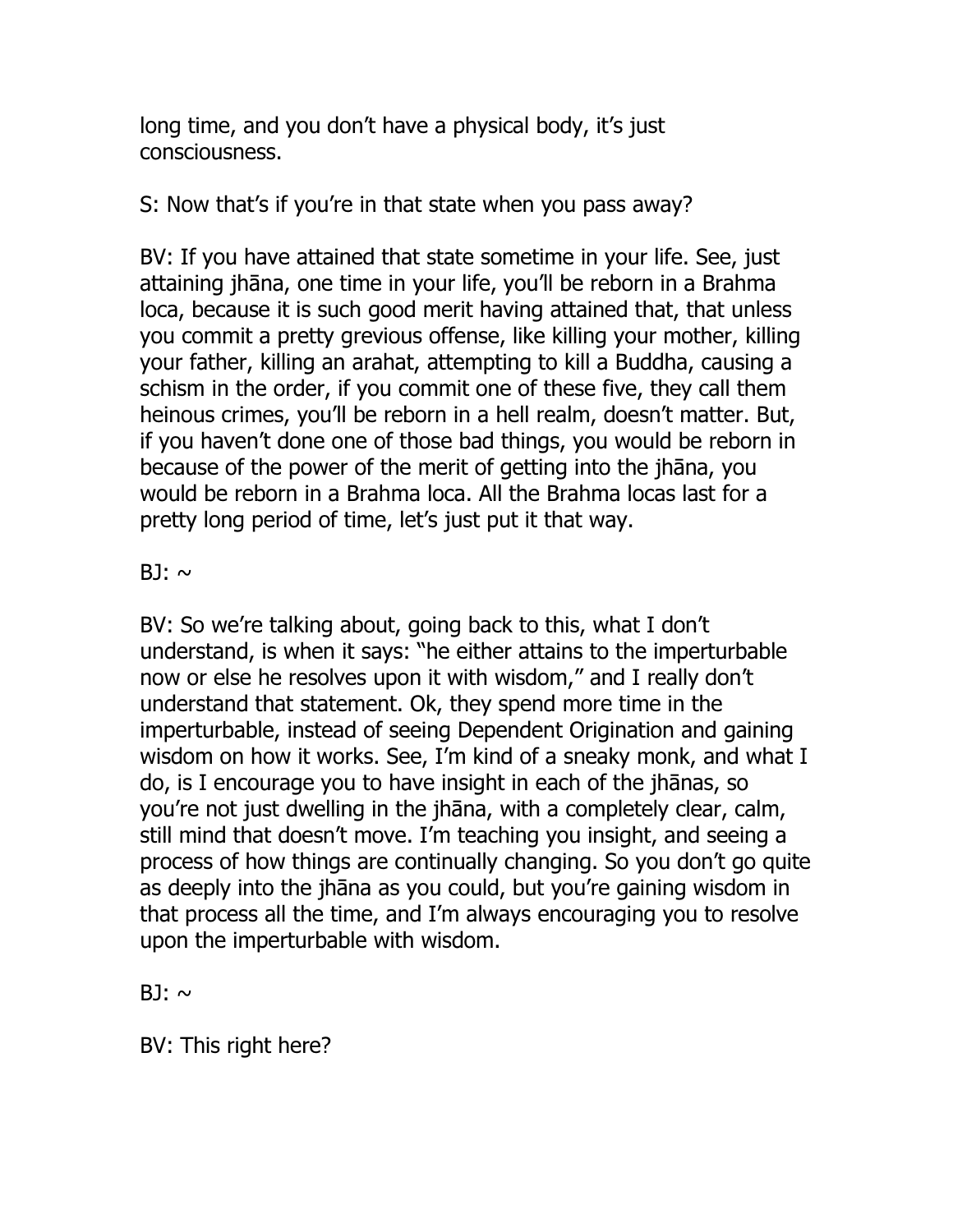BJ:  $\sim$  he attains it there or  $\sim$ , or as he resorts with wisdom on the dissolution of the body after death, no full stop.

BV: No full stop? Ah! That makes a difference.

BJ: Without,  $\sim$  after death.

 $TT: 10:00$ 

BV: After death . . Ok.

BJ: No full stop.

BV: Ok, "Once there is full confidence, he either attains to the imperturbable now or else he resolves upon it with wisdom on the dissolution of the body after death."

That doesn't take away from anything that I was just saying, but it does change the whole tenor of that statement. I'm going to have to consider that for a little while.

MN: This, monks, is declared to be the first way directed to the imperturbable.

4. "Again, monks, a noble disciple considers thus:' There are sensual pleasures here and now and sensual pleasures in lives to come, sensual perceptions here and now and sensual perceptions in lives to come; whatever material form there is, all material form is the four great elements and the material form derived from the four great elements.' When he practices in this way and frequently abides thus, his mind acquires confidence in this base. Once there is full confidence, he either attains to the imperturbable now or else he resolves upon it with wisdom on the dissolution of the body, after death.

BV: That's saying that you continue on with your practice after you die, but you're seeing it more clearly when you get out of the gross material form, you're seeing it more clearly, and you're continuing on with your practice.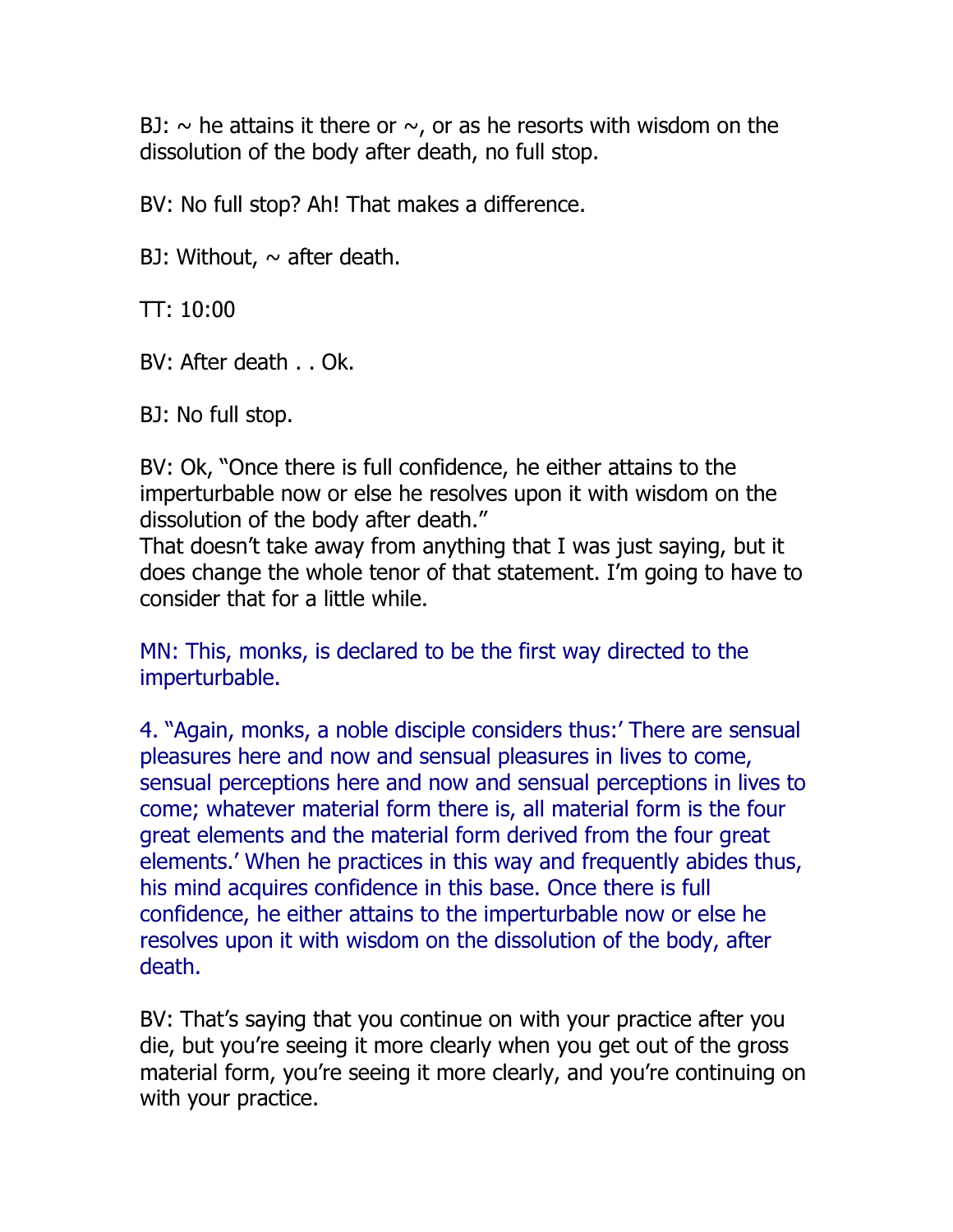MN: It is possible that the evolving consciousness may pass on to rebirth in the imperturbable. This, monks, is declared to be the second way directed to the imperturbable.

5. "Again, monks, a noble disciple considers thus: 'Sensual pleasures here and now and sensual pleasures in lives to come, sensual perceptions here and now and sensual perceptions in lives to come, material forms here and now and material forms in lives to come, perceptions of forms here and now and perceptions of forms in lives to come—both alike are impermanent. What is impermanent is not worth delighting in, not worth welcoming, not worth holding to.' When he practices in this way and frequently abides thus, his mind acquires confidence in this base.

BV: That's when you're getting into the arūpa jhānas, you don't have any more physical body that you're feeling, unless you're being touched or something like that.

MN: Once there is full confidence, he either attains to the imperturbable now or else he resolves upon it with wisdom on the dissolution of the body, after death, it is possible that the evolving consciousness may pass on to rebirth in the imperturbable. This, monks, is declared to be the third way directed to the imperturbable.

BV: So, we're talking about the lower arūpa jhānas here; that's the realm of infinite space and infinite consciousness. Now we get into the higher arūpa jhānas, the base of nothingness.

MN: 6. "Again, monks, a noble disciple considers thus: 'Sensual pleasures here and now and sensual pleasures in lives to come, sensual perceptions here and now and sensual perceptions in lives to come, material forms here and now and material forms in lives to come, perceptions of forms here and now and perceptions of forms in lives to come, and perceptions of the imperturbable—all are perceptions. Where these perceptions cease without remainder, that is the peaceful, that is the sublime, namely, the base of nothingness.'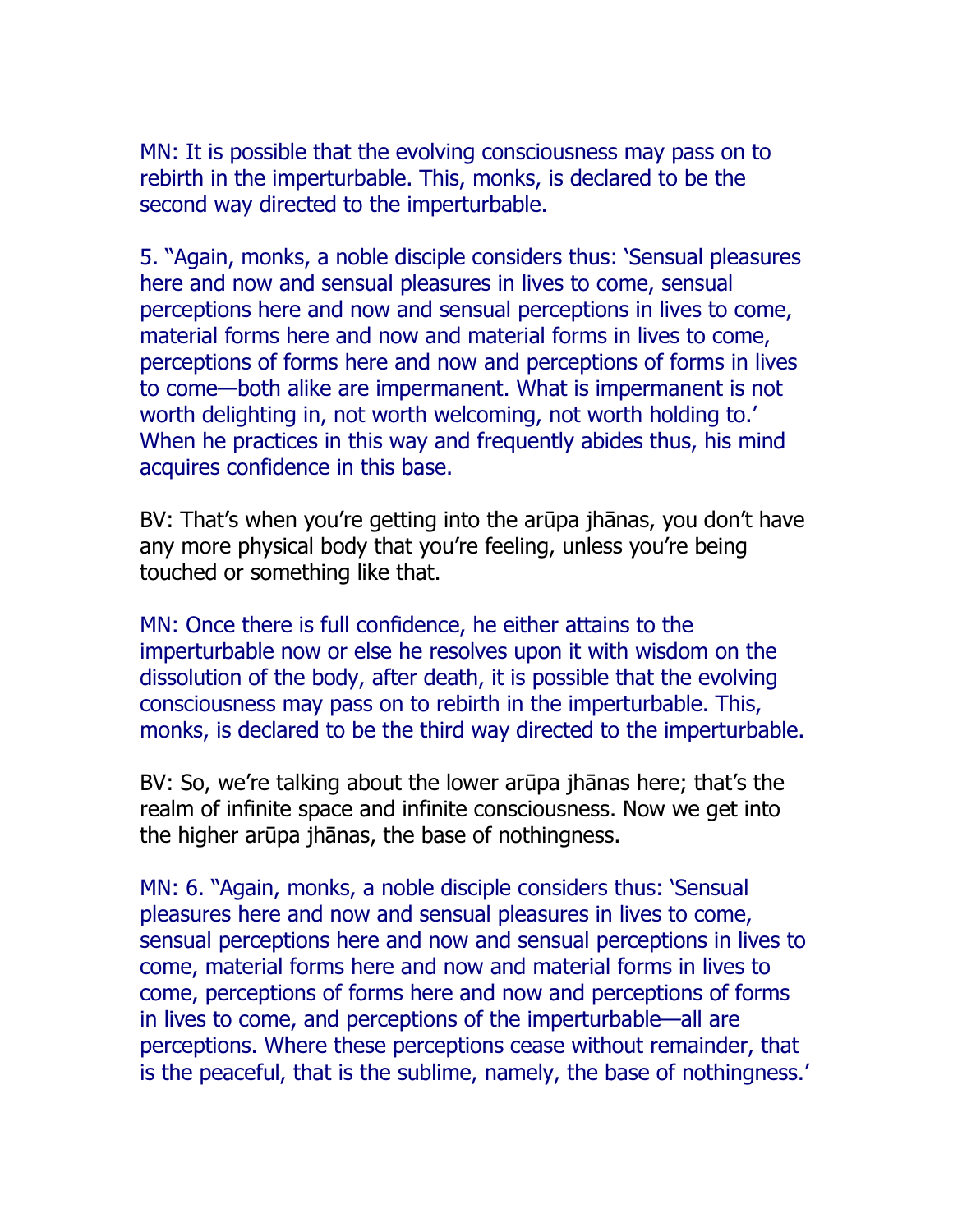## $TT: 15:00$

BV: Now you remember when I was describing about the base of nothingness, I was saying that now, you don't go outside of the body. All there is, is arising things, and passing away. But it's the arising and passing away of the five aggregates, of contact, it's not body any more, it's contact, feeling, perception, saṅkhāra, it's not thoughts any more, so much as it is volition, volition in directing your mind on what you want to see, and consciousness, Those are still here in the realm of nothingness. And you go back to Sāriputta's experience of nibbāna, and we're talking about the base of nothingness, the perception of the base of nothingness. When you're in the base of nothingness, you know you're in the base of nothingness.

(Brief excursion to MN-111) MN-111: 16: And the unification of mind;

BV: You feel your mind becoming very still and unified and easily directed.

MN-111: the contact, feeling, perception, volition, and mind; the enthusiasm, decision,

BV: That's another aspect of volition.

MN-111: energy, mindfulness, equanimity, and attention—these states were defined by him one by one as they occurred;

BV: This is what happens in the realm of nothingness. You still have the seven factors of enlightenment, and you're still able to recognize these factors, so there's still a lot of things that's going on in the realm of nothingness, but it's nothing outside of mind.

(Back to MN-106)

MN: When he practices in this way and frequently abides thus, his mind acquires confidence in this base.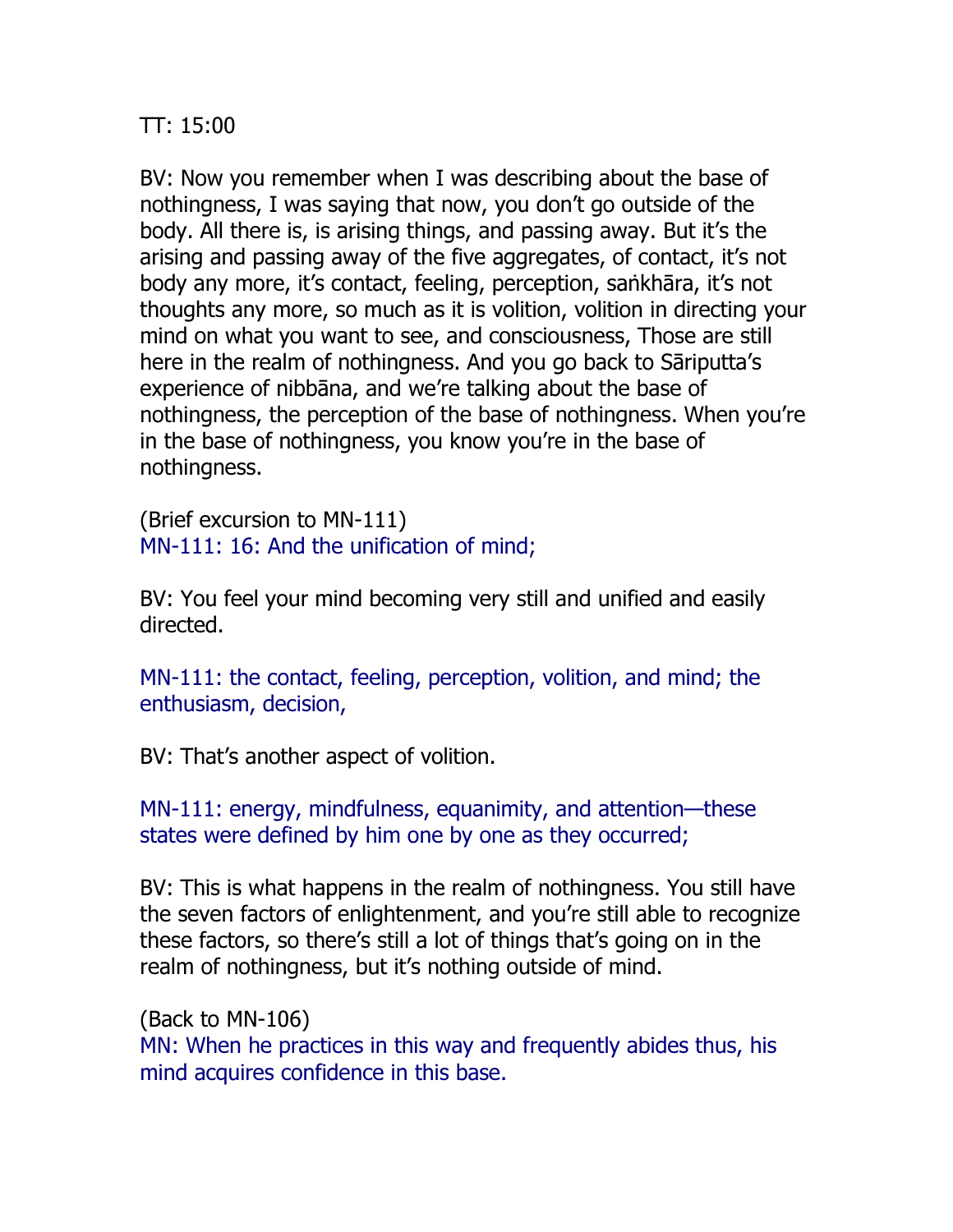BV: You start recognizing all of these different things and you start being able to say: "Yeah, that's right! I know that. I know, I see it very clearly." And you're able to see subtle little things that normally you would have missed, but now you're starting to catch them. And as you're starting to catch them, you start seeing them more and more often, your confidence starts to get really, really good because: "Now I can really see this."

MN: Once there is full confidence, he either attains to the base of nothingness now or else he resolves upon it with wisdom on the dissolution of the body, after death. It is possible that the evolving consciousness may pass on to rebirth in the base of nothingness.

BV: Sixty thousand mahakappas of nothing.

MN: This, monks, is declared to be the first way directed to the base of nothingness.

7. "Again, monks, a noble disciple, gone to the forest or to the root of a tree or to an empty hut, considers thus: 'This is void of a self or of what belongs to a self."

BV: You start seeing everything as just part of a process, and I'm continually encouraging you to see that process through Dependent Origination. You see the six sense doors, which ever one arises. You see the contact and that consciousness arising. You see feeling: pleasant; unpleasant; neutral. And you're seeing each one of these individually. You see craving begin arising as the tension or tightness. If your mindfulness is exceptionally sharp and quick at that time, as soon as a feeling comes up, pleasant, unpleasant, or neutral, you start relaxing right then. Then you're not distracted. There's no hindrance that can ever arise, there's no pulling away from the process at all, there's just the observation of the process. If your mindfulness isn't sharp enough, then there is a little bit of tightness that occurs and there is the view of self still there. "This is me, this is happening to me, this is what I see, what I feel." And this is where your habitual tendencies kick in, and then there's birth and death, and all the other things that arise. So when you see this is void of a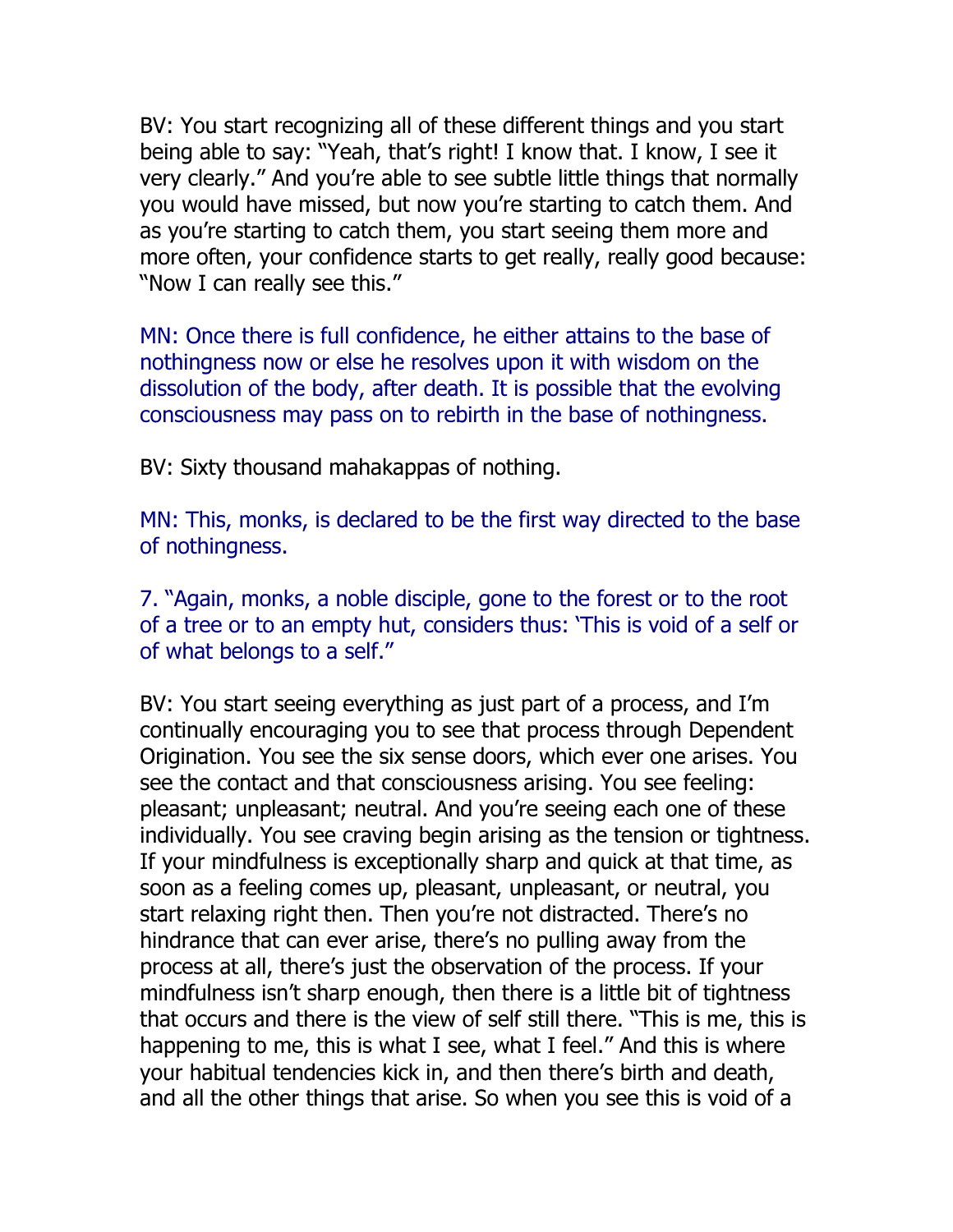self, or of what belongs to a self, when you really see it, that means you are no longer caught by craving, because you've let go of that slight pull in both mind, but you don't see it in body any more, it's only mind, although it does occur in body, it's just that you don't see it, so you relax right then.

## $TT: 20:03$

The process of relaxing can never be stated enough, can never be practiced enough. It is the key to the cessation of suffering. And of course, you're practicing all of the eight-fold path while you're doing this. So, you're really starting to see very clearly that the four noble truths are something that's very real, and you're starting to come to realize that, realization becomes faster and faster.

MN: {...} Once there is full confidence, he either attains to the base of nothingness now or else he resolves upon it with wisdom on the dissolution of the body, after death. It is possible that the evolving consciousness may pass on to rebirth in the base of nothingness.

BV: Even then, you can still see, you can still attain nibbāna, even though you've left the body.

MN: This, monks, is declared to be the second way directed to the base of nothingness.

8. "Again, monks, a noble disciple considers thus: 'I am not anything belonging to anyone anywhere, nor is there anything belonging to me in anyone anywhere.'

BV: That is a very, very strong statement of the impersonal nature of everything. Ok, this is a major insight, to really see that things arise just arise because the conditions are right for them to arise and there's nothing personal about it at all, it's just part of a process.

MN: When he practices in this way and frequently abides thus, his mind acquires confidence in this base. Once there is full confidence,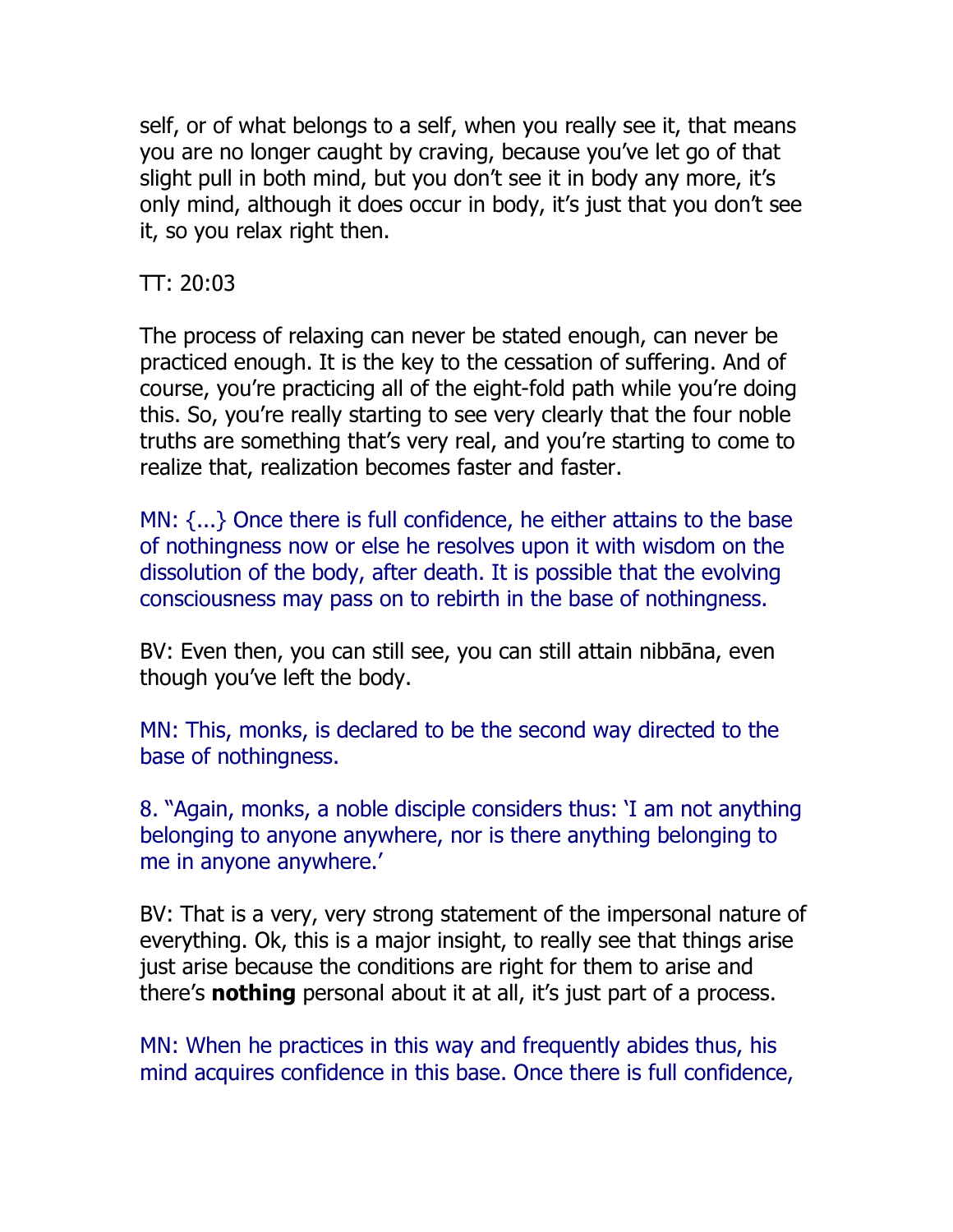BV: Now that's an interesting statement: "full confidence." You really, really know and realize, and nobody can tell you anything to change your mind, that's what full confidence is all about.

MN: he either attains to the base of nothingness now or else he resolves upon it with wisdom on the dissolution of the body after death. It is possible that the evolving consciousness may pass on to rebirth in the base of nothingness. This, monks, is declared to be the third way directed to the base of nothingness.

BV: Now we get into the even more interesting state, the base of neither-perception-nor-non-perception.

MN: 9. "Again, monks, a noble disciple considers thus: 'Sensual pleasures here and now and sensual pleasures in lives to come, sensual perceptions here and now and sensual perceptions in lives to come, material forms here and now and material forms in lives to come, perceptions of forms here and now and perceptions of forms in lives to come, perceptions of the imperturbable, and perceptions of the base of nothingness—all are perceptions.

BV: They're just names.

MN: Where these perceptions cease without remainder, that is the peaceful, that is the sublime,

BV: Neither-perception-nor-non-perception. See, one of the things that happens with a lot of the different religions is they get caught up in a concept of god, and they will go to a certain level in their meditations, and they'll only go to the realm of nothingness because that's where they can confirm that there is a God. But when you get into the realm of neither-perception-nor-non-perception, your body is still alive, but you can't tell, the consciousness and your perception is so slight, that you can't say it's there or not, and this kind of shoots the idea of a God, because you can't tell, right? You still have perceptions, and you can still say those perceptions are from an outside source, but now you're going to something that's beyond an outside source. But you're still alive, and there's still awareness, but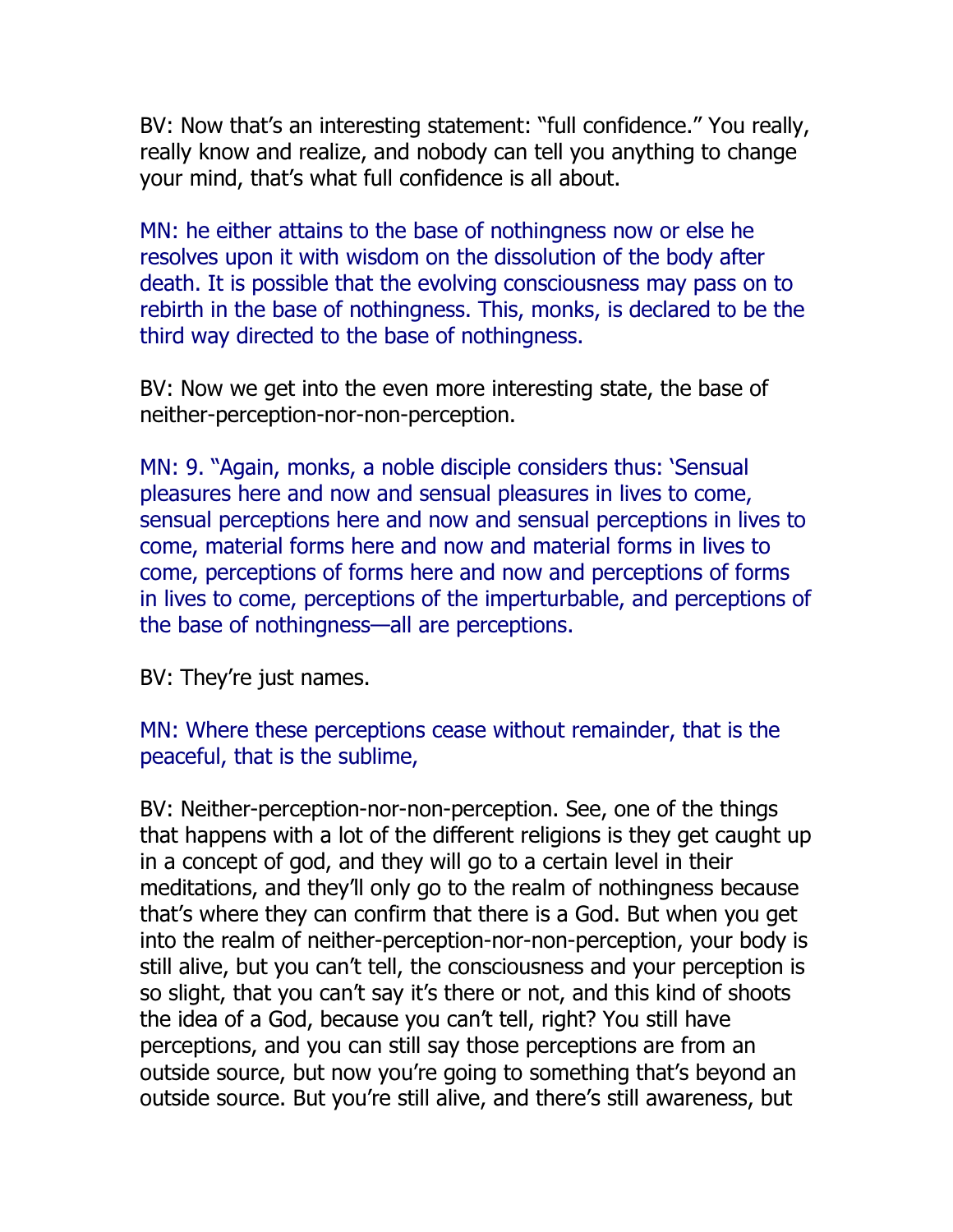this is such a subtle state, that while you're experiencing that state, you don't know what it is.

## $TT: 25:07$

You come out of that state, and then you start reflecting on what you saw while you were in that state, and that changes your perspective entirely. You no longer ever rely on an exterior source. You don't give any energy to an exterior source, because you see that it's not there. This is why, when the Buddha was still a bodhisatta and he was practicing meditation with Rāmaputta. Rāmaputta only got to the realm of nothingness, and he didn't want to go any further. His father had gone further. But the reason that Rāmaputta didn't want to go any further was because he wanted to keep his belief in a God, and he was afraid that he would lose that if he went into a higher realm. But he did have the teaching from his father, and he told the Buddha, well I'm willing to teach you this if you want to go there, but I don't want to go there. So the Buddha went there. But the Buddha saw that there was still some slight hanging on, there's still some slight attachment even in that realm. That's why he went off and started practicing on his own. He started seeing on his own, when he started adding that little tiny step of continually relaxing, that there was no attachment to anywhere, to any thing. There was only this pure, clear, awareness, and that's why he could go deeper into the state that's beyond neither-perception-nor-non-perception; that's why he could go into the state of the cessation of perception and feeling. That's just the turning off of the consciousness completely. Because even when you're in the state of neither-perception-nornon-perception, there is still some consciousness there, and when you get out of that state, you reflect on that. When you get to the cessation of perception and feeling, and you come back out and you try to reflect on what you saw, you saw there's nothing there; there was no consciousness there at all. And your mind becomes so clear from seeing the cessation of perception and feeling, that when perception and feeling start up again, you can see exactly how it arises – the perception and feeling, and that is seeing Dependent Origination exactly the way it is. It's not a philosophy, it's the reality of the way it works.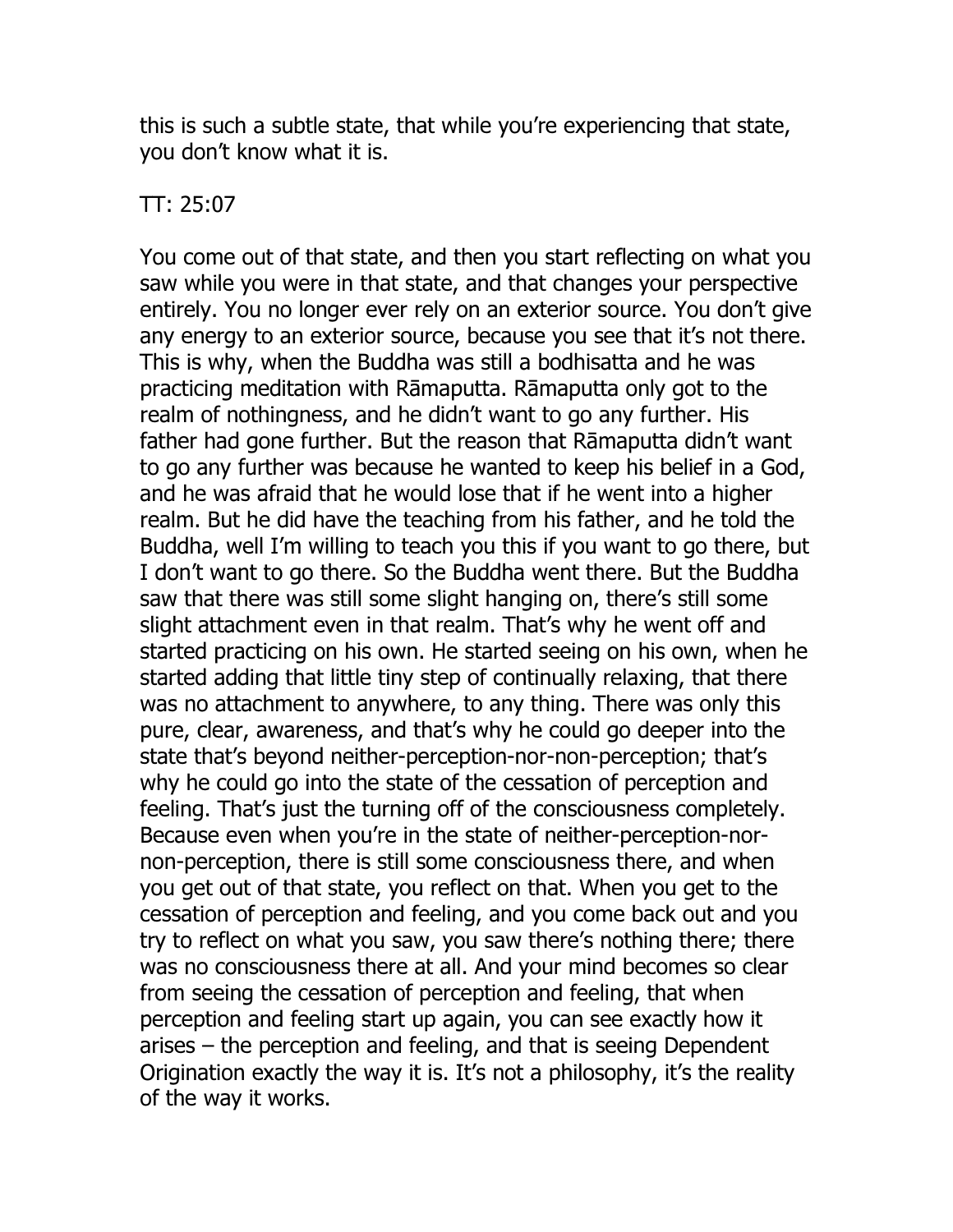Ahhh. . .

Repeats (perceptions of the imperturbable, and perceptions of the base of nothingness—all are perceptions. Where these perceptions cease without remainder, that is the peaceful, that is the sublime,)

MN: namely, the base of neither-perception-nor-non-perception.' When he practices in this way and frequently abides thus, his mind acquires confidence in this base. Once there is full confidence, he either attains to the base of neither-perception-nor-non-perception now or else he resolves upon it with wisdom on the dissolution of the body, after death. It is possible that the evolving consciousness may pass on to rebirth in the base of neither-perception-nor-nonperception.

BV: Eighty four thousand mahakappas

MN: This, monks, is declared to be the way directed to the base of neither-perception-nor-non-perception."

BV: Now we get into an interesting thing, and it's called nibbāna.

MN: 10. When this was said, the venerable Ānanda said to the Blessed One: "Venerable sir, here a monk is practicing thus: 'It might not be, and it might not be mine; it will not be, and it will not be mine. What exists, what has come to be, that I am abandoning.' Thus he obtains equanimity. Venerable sir, does such a monk attain Nibbāna?"

BV: Interesting question.

MN: "One monk here, Ānanda, might attain Nibbāna, another monk here might not attain Nibbāna."

 $TT:29:57$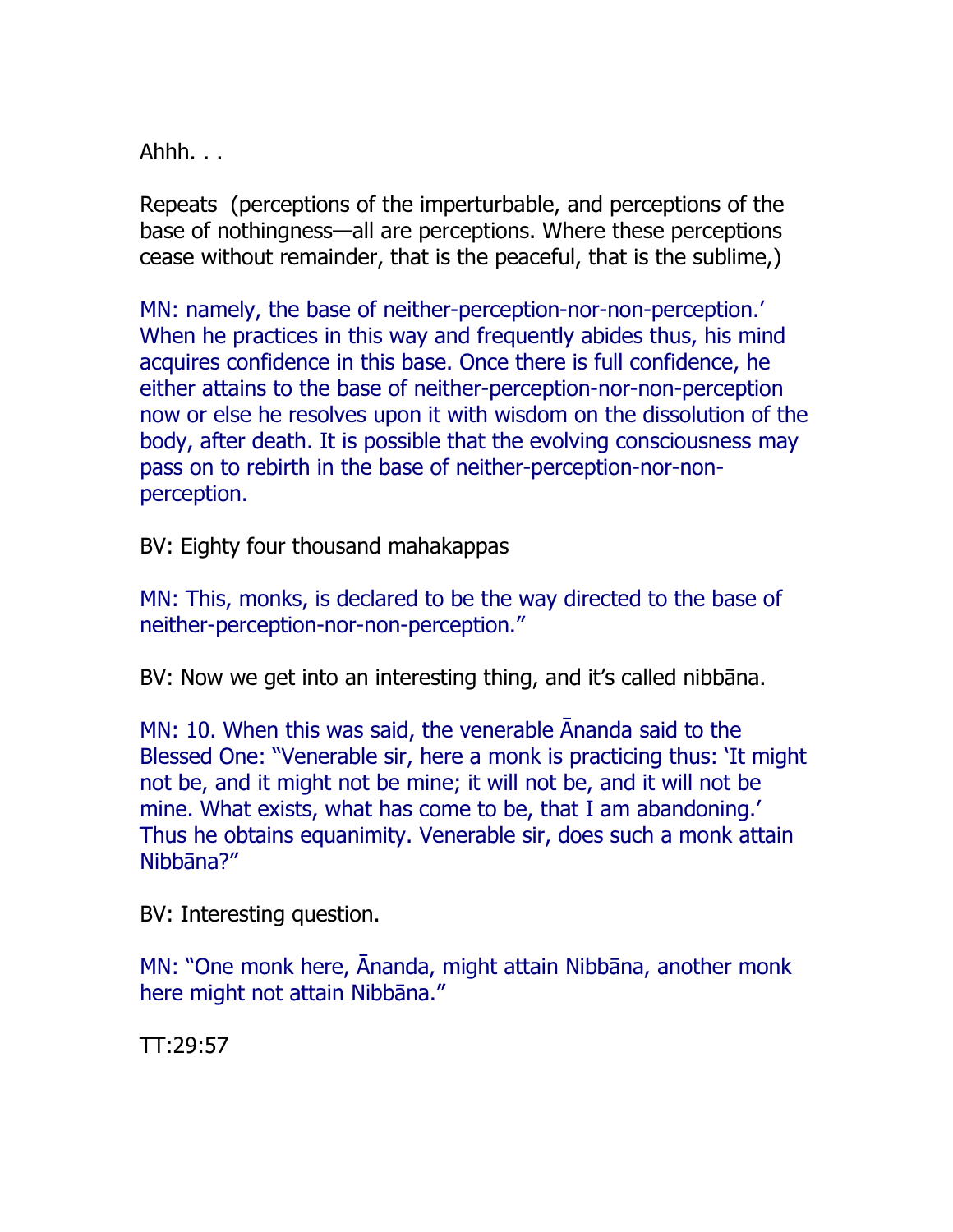"What is the cause and reason, venerable sir, why one monk here might attain Nibbāna, while another monk here might not attain Nibbāna?"

"Here, Ānanda, a monk is practicing thus: It might not be, and it might not be mine; it will not be, and it will not be mine. What exists, what has come to be, that I am abandoning.' Thus he obtains equanimity. He delights in that equanimity, welcomes it, and remains holding to it. As he does so, his consciousness becomes dependent on it and clings to it.

BV: Just that slight little like of neither-perception-nor-nonperception, just the slightest little: "Ah! This is good, I like this."

MN: A monk with clinging, Ānanda, does not attain Nibbāna.

BV: And also clinging here means the clinging to views, not only clinging to the idea of a self, but clinging to a view that this is good.

MN: 11. "But, venerable sir, when that monk clings, what does he cling to?"

"To the base of neither-perception-nor-non-perception, Ānanda."

"When that monk clings, venerable sir, it seems he clings to the best object of clinging." "When that monk clings, Ānanda, he clings to the best object of clinging; for this is the best object of clinging, namely, the base of neither-perception-nor-non-perception.

BV: So, if you're going to cling to something, cling to the base of neither-perception-nor-non-perception.

S: Klingon.(1) (Laughter)

BV: Klingon. Yeah, I like it.

MN: 12. "Here, Ānanda, a monk is practicing thus: It might not be, and it might not be mine; it will not be, and it will not be mine. What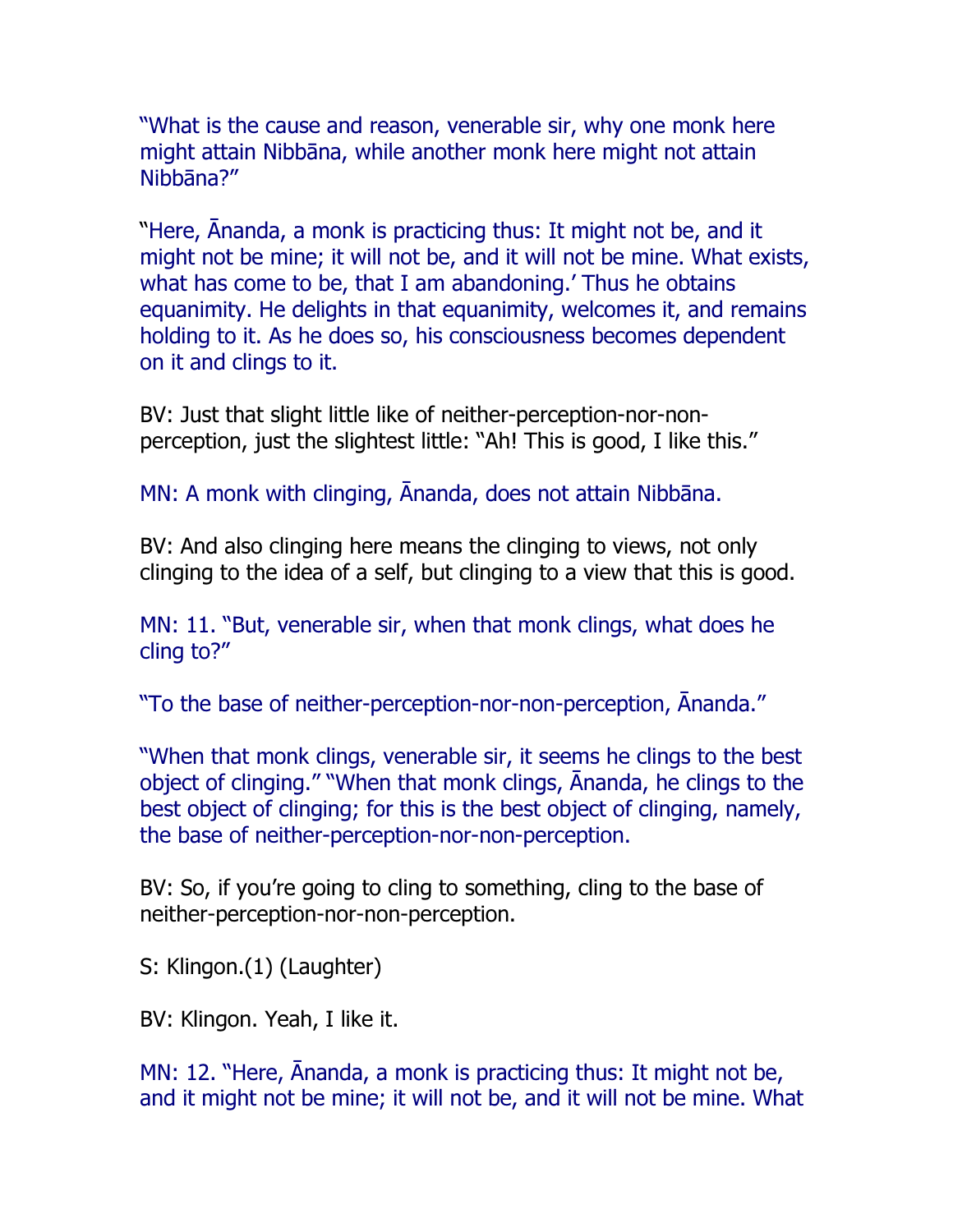exists, what has come to be, that I am abandoning.' Thus he obtains equanimity. He does not delight in that equanimity, welcome it, or remain holding to it. Since he does not do so, his consciousness does not become dependent on it and does not cling to it. A monk without clinging, Ānanda, attains Nibbāna."

13. "It is wonderful, venerable sir, it is marvellous! The Blessed One, indeed, has explained to us the crossing of the flood in dependence upon one support or another. But, venerable sir, what is noble liberation?"

"Here, Ānanda, a noble disciple considers thus: 'Sensual pleasures here and now and sensual pleasures in lives to come, sensual perceptions here and now and sensual perceptions in lives to come, material forms here and now and material forms in lives to come, perceptions of forms here and now and perceptions of forms in lives to come, perceptions of the imperturbable, perceptions of the base of nothingness, and perceptions of the base of neither-perception-nornon-perception—this is identity as far as identity extends. This is the Deathless, namely, the liberation of the mind through not clinging.

14. "Thus, Ānanda, I have taught the way directed to the imperturbable, I have taught the way directed to the base of nothingness, I have taught the way directed to the base of neitherperception-nor-non-perception, I have taught the crossing of the flood in dependence upon one support or another, I have taught noble liberation.

15. "What should be done for his disciples out of compassion by a teacher who seeks their welfare and has compassion for them, that I have done for you, Ānanda. There are these roots of trees, these empty huts. Meditate, Ānanda, do not delay, or else you will regret it later. This is our instruction to you."

That is what the Blessed One said. The venerable Ānanda was satisfied and delighted in the Blessed One's words.

 $TT: 35:28$ 

BV: So, what's your job?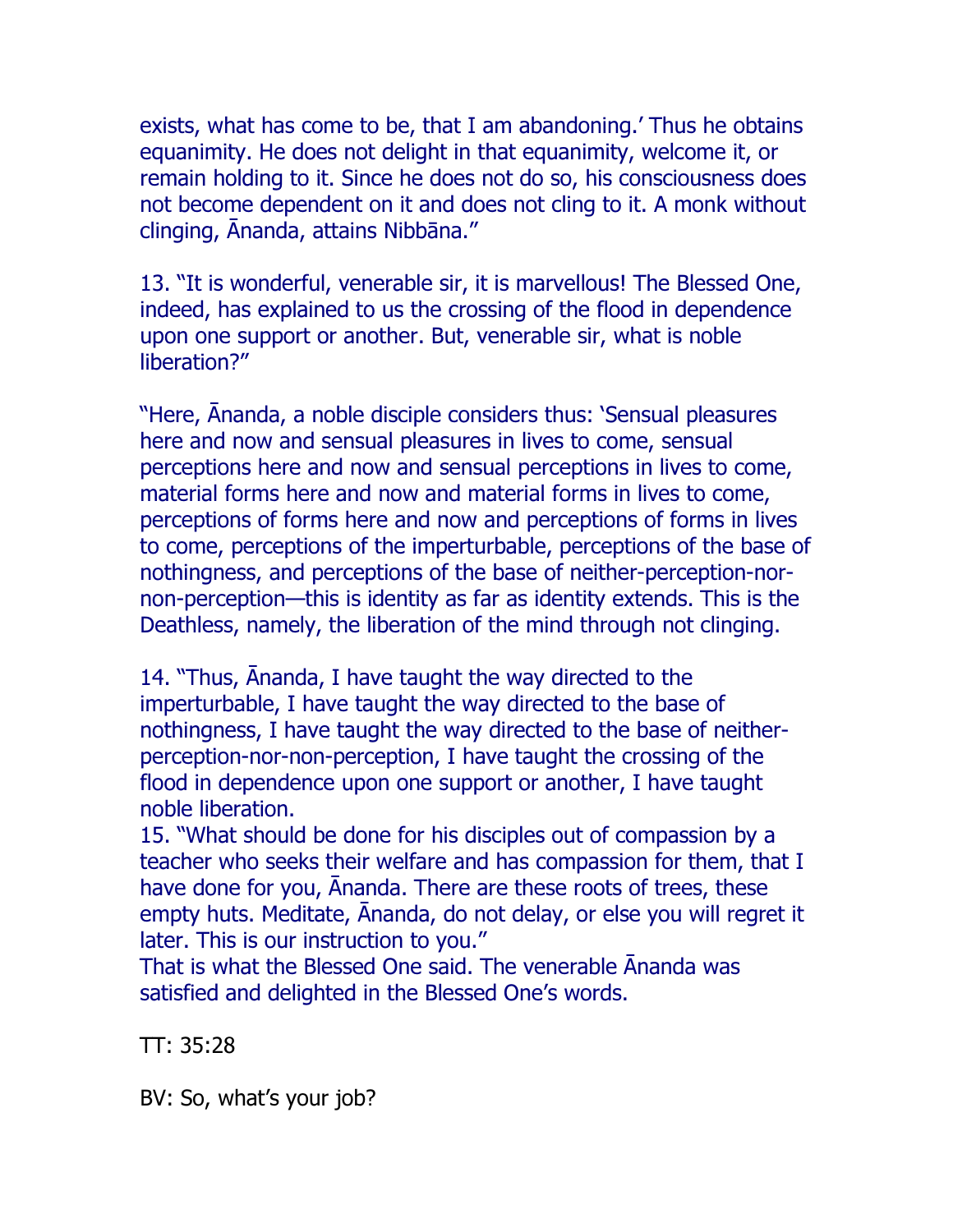S: Meditate.

BV: Meditate now or you will regret it later.

That's a very interesting sutta, because it doesn't start at a beginner level, it start's right up at the start of the fourth jhāna and going through the fourth jhāna entirely.

Now, there's another sutta that I think is very interesting, and that's in the Saṃyutta Nikāya, and this is "The Two Ways of Teaching". This is from the Saṃyutta Nikāya, The Book of Causation, Nidānasaṃyutta, number three, brackets number three. "The Two Ways" – the two ways of teaching.

SN 12:3 : At Sāvatthī "Monks, I will teach you the wrong way and the right way. Listen to that and attend closely, I will speak."

"Yes, venerable sir," those monks replied. The Blessed One said this: "And what, monks, is the wrong way? With ignorance as condition, volitional formations come to be; with volitional formations as condition, consciousness comes to be; with consciousness as condition, mentality-materiality comes to be; with mentalitymateriality as condition, the six fold base comes to be; with the six fold base as condition, contact comes to be; with contact as condition, feeling comes to be; with feeling as condition, craving comes to be; with craving as condition, clinging comes to be; with clinging as condition, being comes to be; with being as condition, birth comes to be; with birth as condition, aging-and-death, sorrow, lamentation, pain, grief, and despair come to be. Such is the origin of this whole mass of suffering. This, monks, is called the wrong way.

BV: Interesting, isn't it? He just said this is Dependent Origination, and it's the wrong way to teach.

SN: "And what monks, is the right way? With the remainderless fading away and cessation of ignorance comes cessation of volitional formations; with the cessation of volitional formations comes cessation of consciousness; with the cessation of consciousness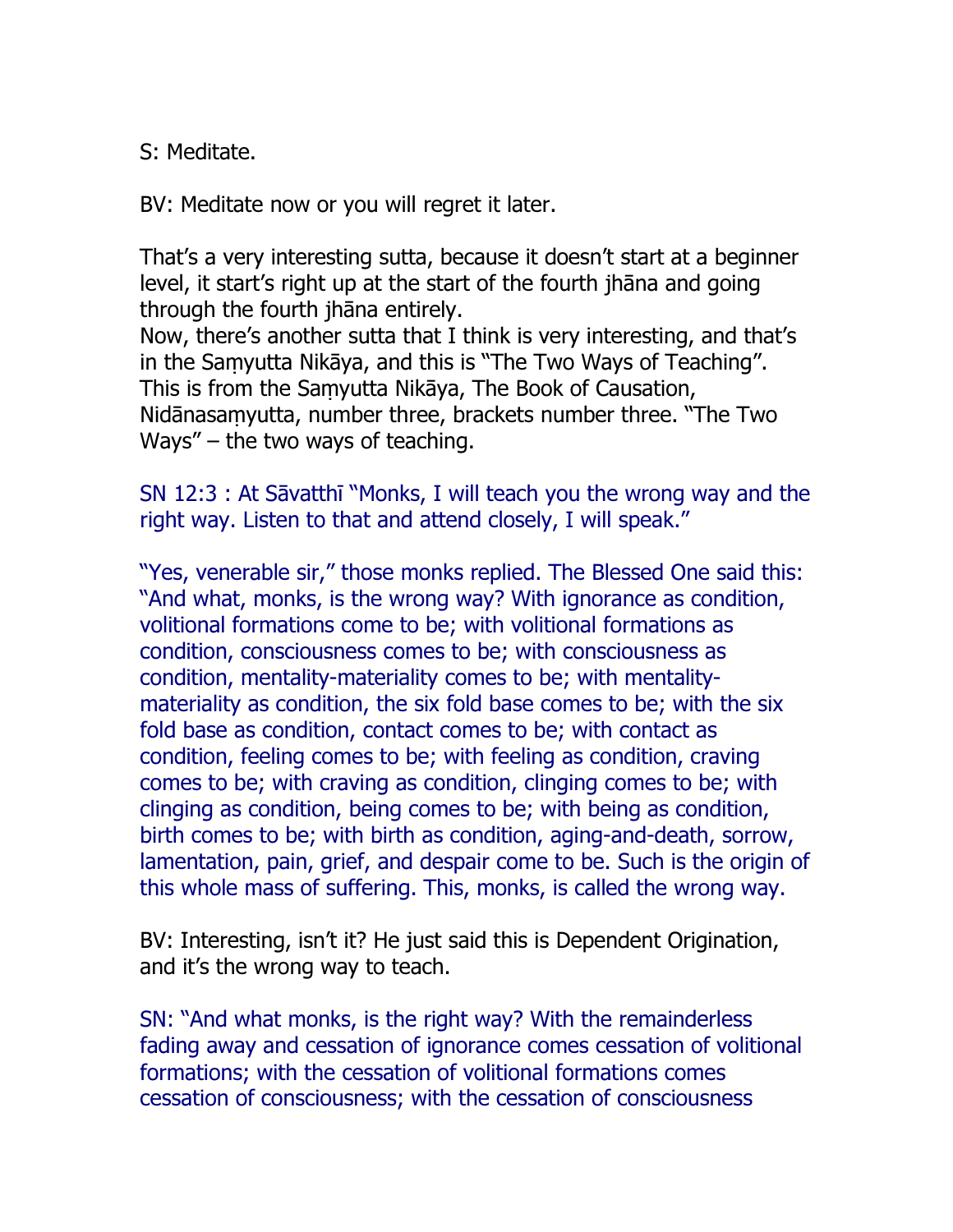comes cessation of mentality-materiality; with the cessation of mentality-materiality comes cessation of six sense bases; with the cessation of the six sense bases comes cessation of contact; with the cessation of contact comes cessation of feeling; with the cessation of feeling comes cessation of craving; with the cessation of craving comes cessation of clinging; with the cessation of clinging comes the cessation of being; with the cessation of being comes cessation of birth; with the cessation of birth comes cessation of aging-and-death, sorrow, lamentation, pain, grief, and despair. Such is the cessation of this whole mass of suffering. This, monks, is called the right way."

## $TT: 40:00$

BV: Now why is it the right way? It's teaching the cessation, but when you have a hindrance arise, and I keep on asking you: "Well, how did that happen? What happened first? What happened after that? What happened after that?" It's teaching you the cessation of Dependent Origination. Because instead of getting caught in the story, and your habitual tendency, then you start seeing the thoughts, and then you let go of those and then you see: "Ah, there's the craving." And you let go of that, and you get to a place where your mind becomes completely still – the cessation of perception and feeling. That's why this is the right way, because it's teaching you the cessation directly and practically. This is how this works.

The more keenly interested you become in how everything works, the more clear your mindfulness will become. It all starts with interest. I've had some conversations with people about the seven enlightenment factors should actually be a few more. Curiosity, that's what kicks it off, and your sharp observation powers, and persistence. But you have to be persistent with it, because it's going to keep happening over and over again. But the whole point, even when you're talking about the five faculties, they should have curiosity first. Because you have to want to know how all of these things work, and you have to be persistent with it, with that curiosity before you're really going to see and have confidence, and energy, and mindfulness and collectedness and wisdom, and the wisdom is always defined as seeing Dependent Origination. You can't have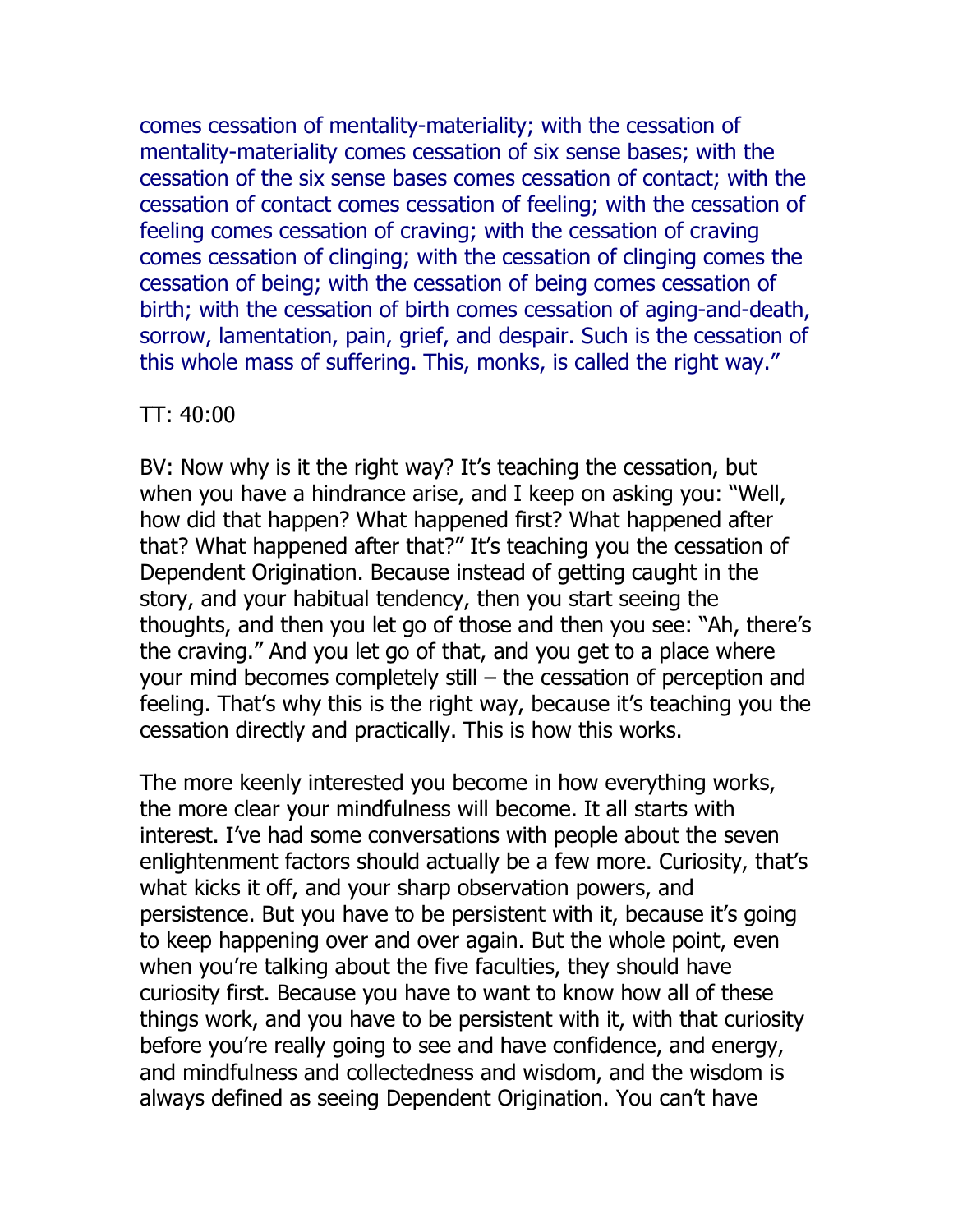wisdom, true wisdom, if you're not looking at how the process works in minute detail. So I keep on trying to encourage you over and over again to . . . These things come up, fine, they come up, so what? How do you see them come up? What happens first? There's something that happens as the feeling fades away and craving starts to arise. It's very subtle; it's a kind of feeling. Look at the kind of feeling, and I'm not talking about whether it's pleasant or unpleasant or neutral now, I'm talking about it's almost like a mental sensation. You can see it; I know you can see it. It's just being able to recognize it when you see it, that's the kicker for it, and I'm not going to tell you what it is. (Laughs) "Oh, he's a dirty rat, but what can I say?"

This was a rather deep talk tonight, it wasn't a beginner's talk, that's for sure.

Ok, let's share some merit then:

May suffering ones, be suffering free And the fear struck, fearless be May the grieving shed all grief And may all beings find relief.

May all beings share this merit that we have thus acquired For the acquisition of all kinds of happiness.

> May beings inhabiting space and earth Devas and nagas of mighty power Share this merit of ours.

May they long protect the Buddha's dispensation.

Sadhu . . . Sadhu . . . Sadhu . . .